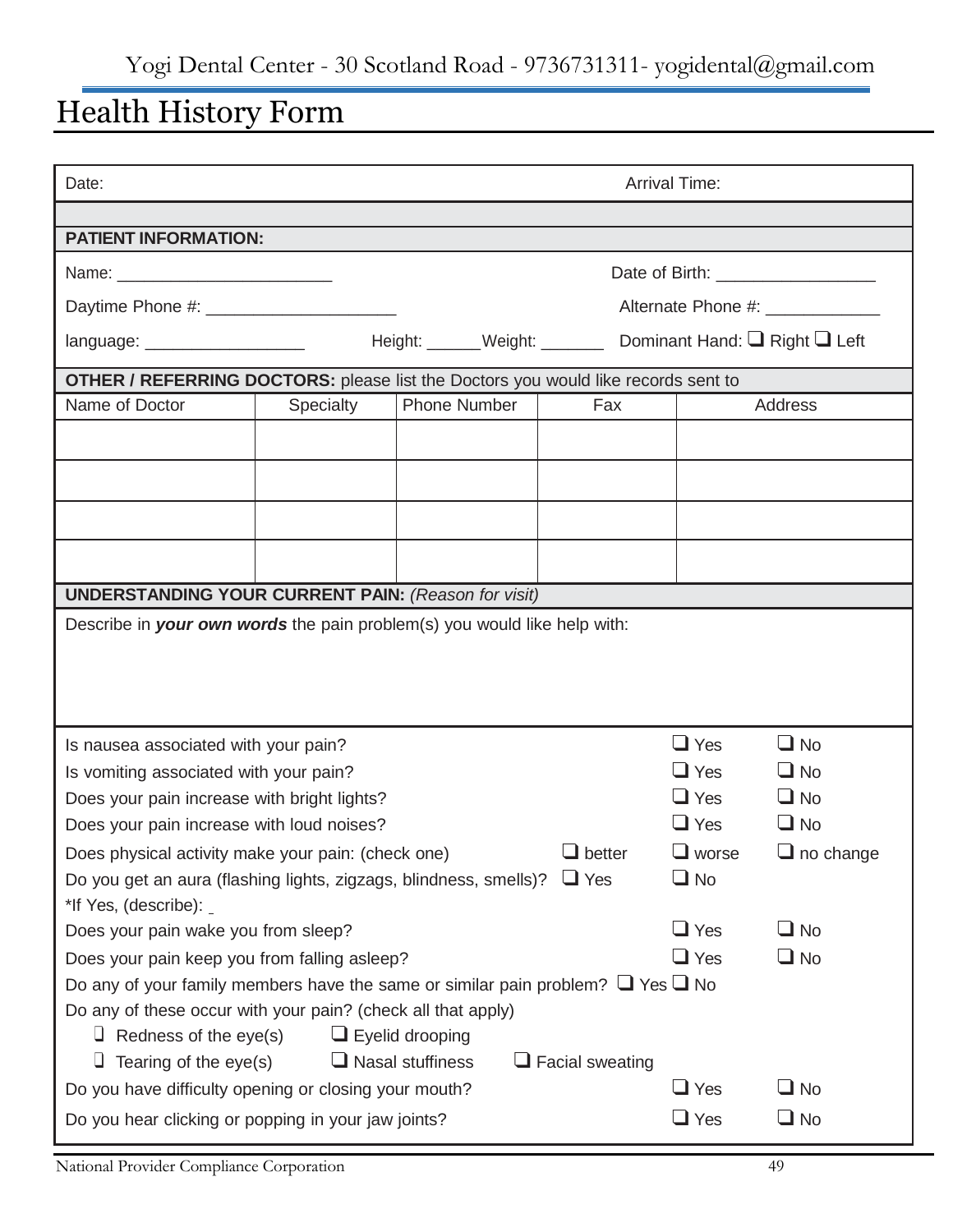## Yogi Dental Center - 30 Scotland Road - 9736731311- yogidental@gmail.com

| <b>CURRENT MEDICATIONS:</b>                                                                                                                                                                                                                      |                         |                          |  |  |  |  |
|--------------------------------------------------------------------------------------------------------------------------------------------------------------------------------------------------------------------------------------------------|-------------------------|--------------------------|--|--|--|--|
| List all medications you are currently taking for medical and pain problems including prescribed, over-<br>the-counter, herbs, vitamins. Do not bring your medicines to the clinic unless you have a question to<br>discuss with the physicians. |                         |                          |  |  |  |  |
| Name<br>Pill Strength<br># of times taken per day                                                                                                                                                                                                | Doctor who prescribed   | Date started             |  |  |  |  |
|                                                                                                                                                                                                                                                  |                         |                          |  |  |  |  |
|                                                                                                                                                                                                                                                  |                         |                          |  |  |  |  |
|                                                                                                                                                                                                                                                  |                         |                          |  |  |  |  |
|                                                                                                                                                                                                                                                  |                         |                          |  |  |  |  |
|                                                                                                                                                                                                                                                  |                         |                          |  |  |  |  |
|                                                                                                                                                                                                                                                  |                         |                          |  |  |  |  |
|                                                                                                                                                                                                                                                  |                         |                          |  |  |  |  |
| <b>HISTORY OF YOUR PAIN:</b>                                                                                                                                                                                                                     |                         |                          |  |  |  |  |
| When did your pain start?                                                                                                                                                                                                                        |                         |                          |  |  |  |  |
| When did your pain become a problem?                                                                                                                                                                                                             |                         |                          |  |  |  |  |
| What event(s) led to your present pain?                                                                                                                                                                                                          |                         |                          |  |  |  |  |
| $\Box$ Other disease<br>⊔<br>Accident $\Box$ Other injury                                                                                                                                                                                        | $\Box$ No obvious cause |                          |  |  |  |  |
| Cancer<br>$\Box$ Following an operation<br>$\Box$ Other:<br>u.                                                                                                                                                                                   |                         |                          |  |  |  |  |
| What do YOU think is the cause of your pain?                                                                                                                                                                                                     |                         |                          |  |  |  |  |
| <b>EFFECTS OF PAIN:</b>                                                                                                                                                                                                                          |                         |                          |  |  |  |  |
| Circle the number to indicate how much your pain has interfered with your activities this past week.                                                                                                                                             |                         |                          |  |  |  |  |
| 2<br>3<br>Ю<br>5<br>6<br>4                                                                                                                                                                                                                       | 8<br>9<br>10<br>7       |                          |  |  |  |  |
| Mild<br>Moderate<br>No<br>Interference<br>Interference<br>Interference                                                                                                                                                                           | Severe<br>Interference  | Complete<br>Interference |  |  |  |  |
| <b>Previous Doctors</b>                                                                                                                                                                                                                          |                         |                          |  |  |  |  |
| List ALL of the doctors you have seen for your pain problem                                                                                                                                                                                      |                         |                          |  |  |  |  |
| Name<br>Specialty<br>Date                                                                                                                                                                                                                        | Address / Phone / Fax   |                          |  |  |  |  |
|                                                                                                                                                                                                                                                  |                         |                          |  |  |  |  |
|                                                                                                                                                                                                                                                  |                         |                          |  |  |  |  |
|                                                                                                                                                                                                                                                  |                         |                          |  |  |  |  |
|                                                                                                                                                                                                                                                  |                         |                          |  |  |  |  |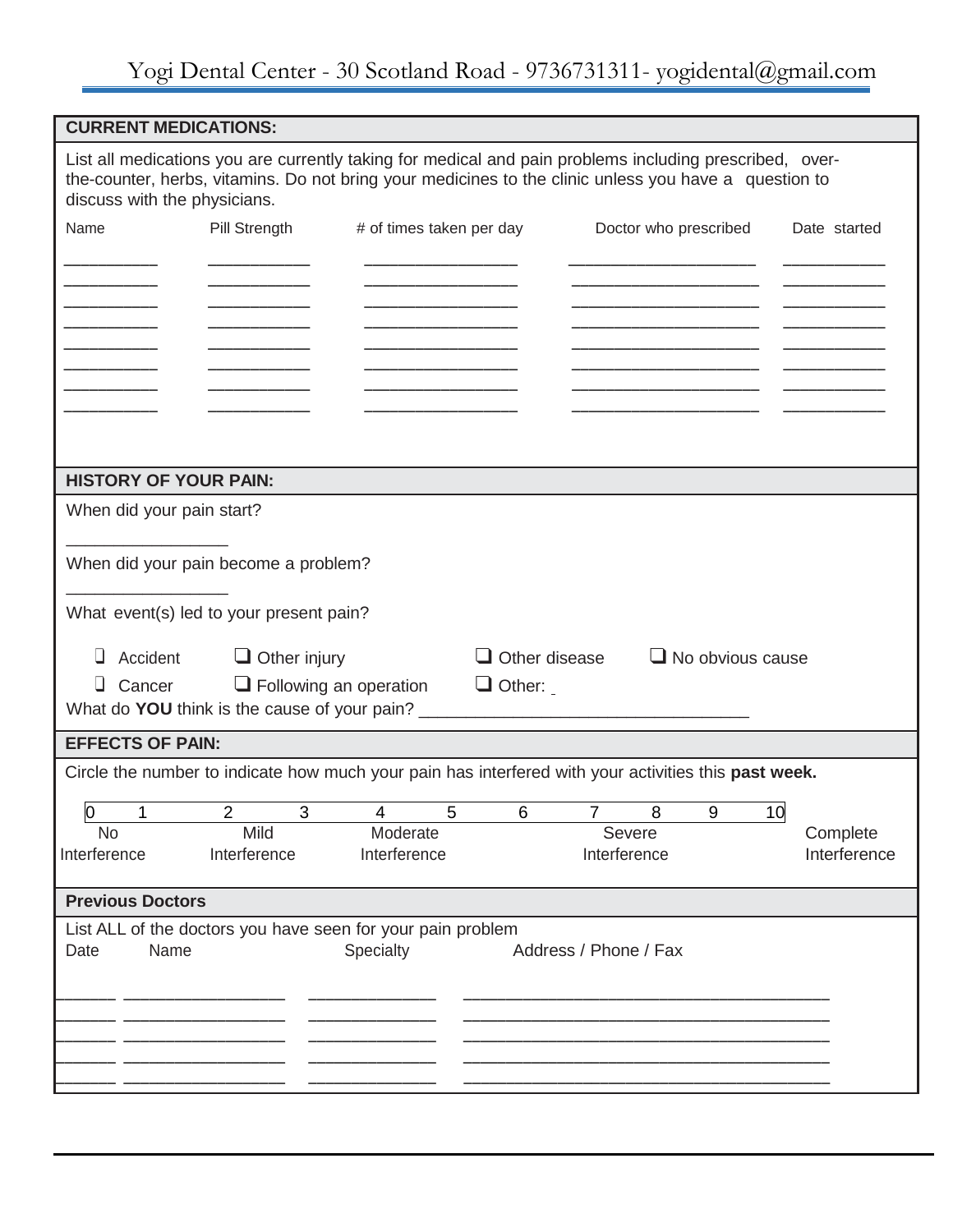| PREVIOUS MEDICATIONS: List all previous medications you have taken for pain: |                                                                                            |                     |                                                                                  |                      |           |                            |  |  |
|------------------------------------------------------------------------------|--------------------------------------------------------------------------------------------|---------------------|----------------------------------------------------------------------------------|----------------------|-----------|----------------------------|--|--|
| Name of Medicine                                                             |                                                                                            | <b>Dose</b>         | <b>Dates of Use</b>                                                              | <b>Helpful</b>       |           | <b>Reason for stopping</b> |  |  |
|                                                                              |                                                                                            |                     |                                                                                  | $\Box$ Yes           | $\Box$ No |                            |  |  |
|                                                                              |                                                                                            |                     |                                                                                  | $\Box$ Yes           | $\Box$ No |                            |  |  |
|                                                                              |                                                                                            |                     |                                                                                  | $\Box$ Yes           | $\Box$ No |                            |  |  |
|                                                                              |                                                                                            |                     | $\Box$ Yes                                                                       |                      | $\Box$ No |                            |  |  |
|                                                                              |                                                                                            |                     | $\Box$ No<br>$\Box$ Yes                                                          |                      |           |                            |  |  |
|                                                                              |                                                                                            |                     |                                                                                  | $\Box$ Yes           | $\Box$ No |                            |  |  |
|                                                                              | <b>PREVIOUS TREATMENTS:</b>                                                                |                     |                                                                                  |                      |           |                            |  |  |
|                                                                              |                                                                                            |                     | Indicate which of the following treatments you have tried for your pain problem: |                      |           |                            |  |  |
| U.                                                                           | <b>Nerve Blocks</b>                                                                        | $\Box$ Chiropractor |                                                                                  | $\Box$ Psychotherapy |           | $\Box$ Relaxation Training |  |  |
| $\Box$ Physical Therapy<br>Acupuncture<br>U.                                 |                                                                                            |                     |                                                                                  | $\Box$ Biofeedback   |           | $\Box$ Exercise Program    |  |  |
|                                                                              | $\Box$ Other (list):                                                                       |                     |                                                                                  |                      |           |                            |  |  |
| <b>DIAGNOSTIC TESTS:</b>                                                     |                                                                                            |                     |                                                                                  |                      |           |                            |  |  |
|                                                                              | Please list, in chronological order, all tests and x-rays performed to evaluate your pain: |                     |                                                                                  |                      |           |                            |  |  |
| <b>Date</b>                                                                  | <b>Test</b>                                                                                |                     | <b>Results</b>                                                                   |                      |           |                            |  |  |
|                                                                              |                                                                                            |                     |                                                                                  |                      |           |                            |  |  |
|                                                                              |                                                                                            |                     |                                                                                  |                      |           |                            |  |  |
|                                                                              |                                                                                            |                     |                                                                                  |                      |           |                            |  |  |
|                                                                              |                                                                                            |                     |                                                                                  |                      |           |                            |  |  |
|                                                                              |                                                                                            |                     | PAST MEDICAL PROBLEMS, SURGERIES, HOSPITALIZATIONS OR INJURIES:                  |                      |           |                            |  |  |
| Year                                                                         | <b>Describe</b>                                                                            |                     |                                                                                  | <b>Hospital</b>      |           | <b>Doctor</b>              |  |  |
|                                                                              |                                                                                            |                     |                                                                                  |                      |           |                            |  |  |
|                                                                              |                                                                                            |                     |                                                                                  |                      |           |                            |  |  |
|                                                                              |                                                                                            |                     |                                                                                  |                      |           |                            |  |  |
|                                                                              |                                                                                            |                     |                                                                                  |                      |           |                            |  |  |
|                                                                              |                                                                                            |                     |                                                                                  |                      |           |                            |  |  |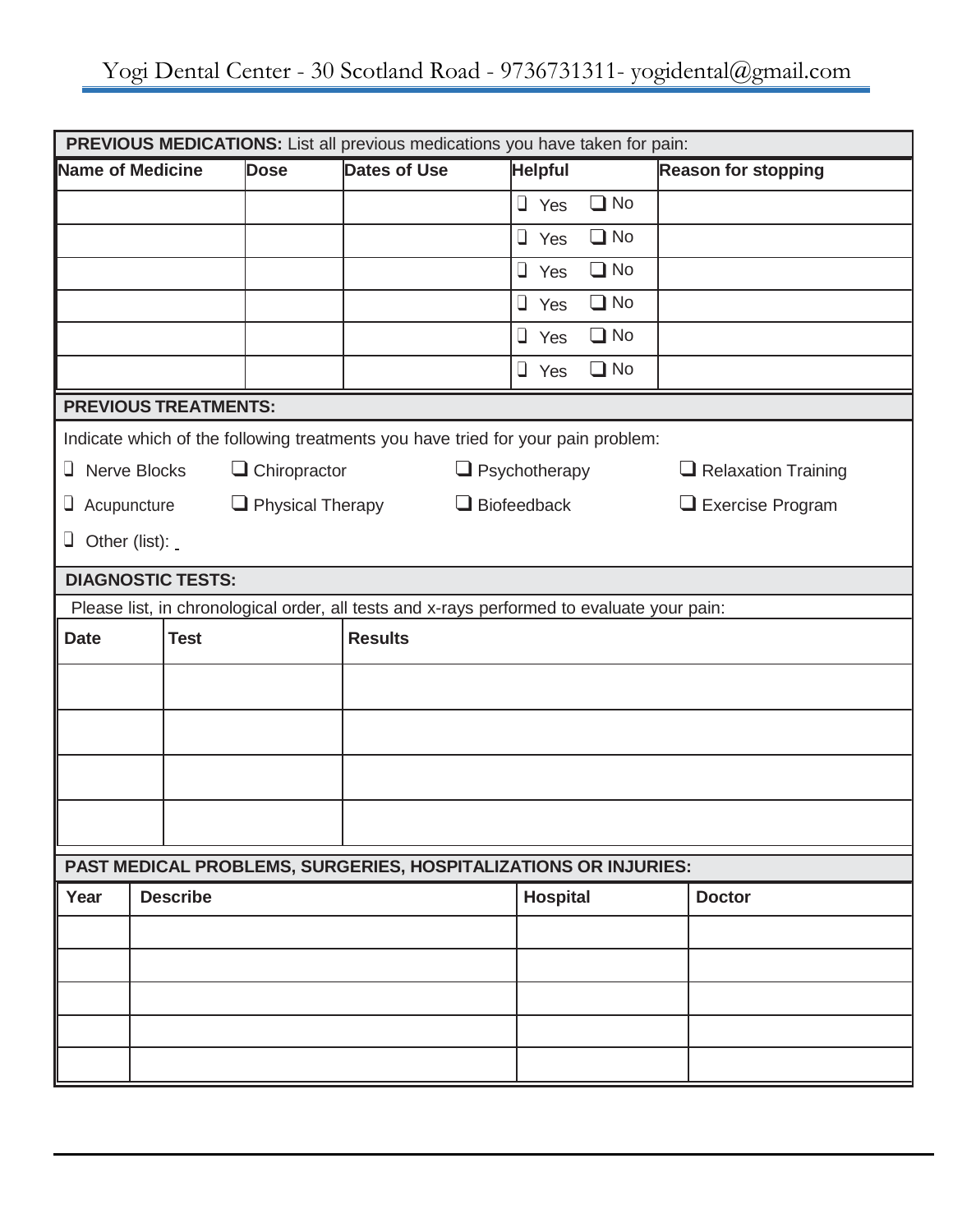#### **ALLERGIES:** ❑ No Known Allergies

#### **REVIEW OF SYSTEMS:**

Please check if you have **or** had any of the following:

#### **General**

- ❑ Weight loss
- ❑ Poor appetite
- ❑ Severe fatigue / low energy
- ❑ Cancer

#### **Hematological**

- ❑ Anemia
- ❑ Easy bruising
- ❑ Bleeding disorder
- ❑ Taking blood thinners
- ❑ Blood Transfusion:
	- ❑ Yes ❑ No
- Reaction:

#### **Skin**

- ❑ Rash
- ❑ Nail changes
- ❑ Bumps / nodules

#### **Head and Neck**

- ❑ Headaches
- ❑ Visual changes
- ❑ Mouth problems
- ❑ Neck pain
- ❑ TMJ problems

#### **Cardiac**

- ❑ Exercise limitations
- ❑ Chest pain
- □ Irregular heartbeat
- ❑ Heart murmurs
- ❑ High or low blood pressure
- □ Circulation problems
- ❑ Ankle swelling
- **Pulmonary**
- ❑ Shortness of breath
- ❑ Cough
- □ Asthma or bronchitis
- ❑ Lung disease
- ❑ Sleep apnea
- ❑ Snoring

#### **Endocrine**

- ❑ Diabetes
- ❑ Thyroid problems

#### **Gastrointestinal**

- ❑ Abdominal Pain
- ❑ Nausea or vomiting
- ❑ Constipation
- ❑ Diarrhea
- ❑ History of ulcers or heartburn

#### **Genitourinary**

- □ Frequent or hesitant urination
- □ Pain with urination
- ❑ Blood in urine
- ❑ Incontinence
- ❑ Sexual dysfunction

#### **Musculoskeletal**

- ❑ Arthritis -Type:
- ❑ Osteoporosis
- ❑ Muscle pain
- ❑ Muscle wasting
- ❑ Fractures

### **Neurologic**

- ❑ Numbness
- ❑ Weakness
- ❑ Falling
- ❑ Stroke
- ❑ Seizures
- ❑ Memory Loss
- ❑ Loss of balance

#### **Infectious Diseases**

*(check all that apply)* ❑ Measles ❑ Mumps ❑ Chicken Pox □ Rheumatic fever □ Hepatitis A ❑ Hepatitis B ❑ Hepatitis C ❑ Other:  $\Box$  HIV  $\Box$  AIDS ❑ Herpes (Oral) ❑ Herpes (Genital) ❑ Shingles □ Post-herpatic neuralgia In the last 5 years: Received: Pneumovax: ❑ Yes ❑ No Flu shot: ❑ Yes ❑ No **Gynecologic** ❑ Pregnant ❑ Post-menopausal: Last Menstrual Period: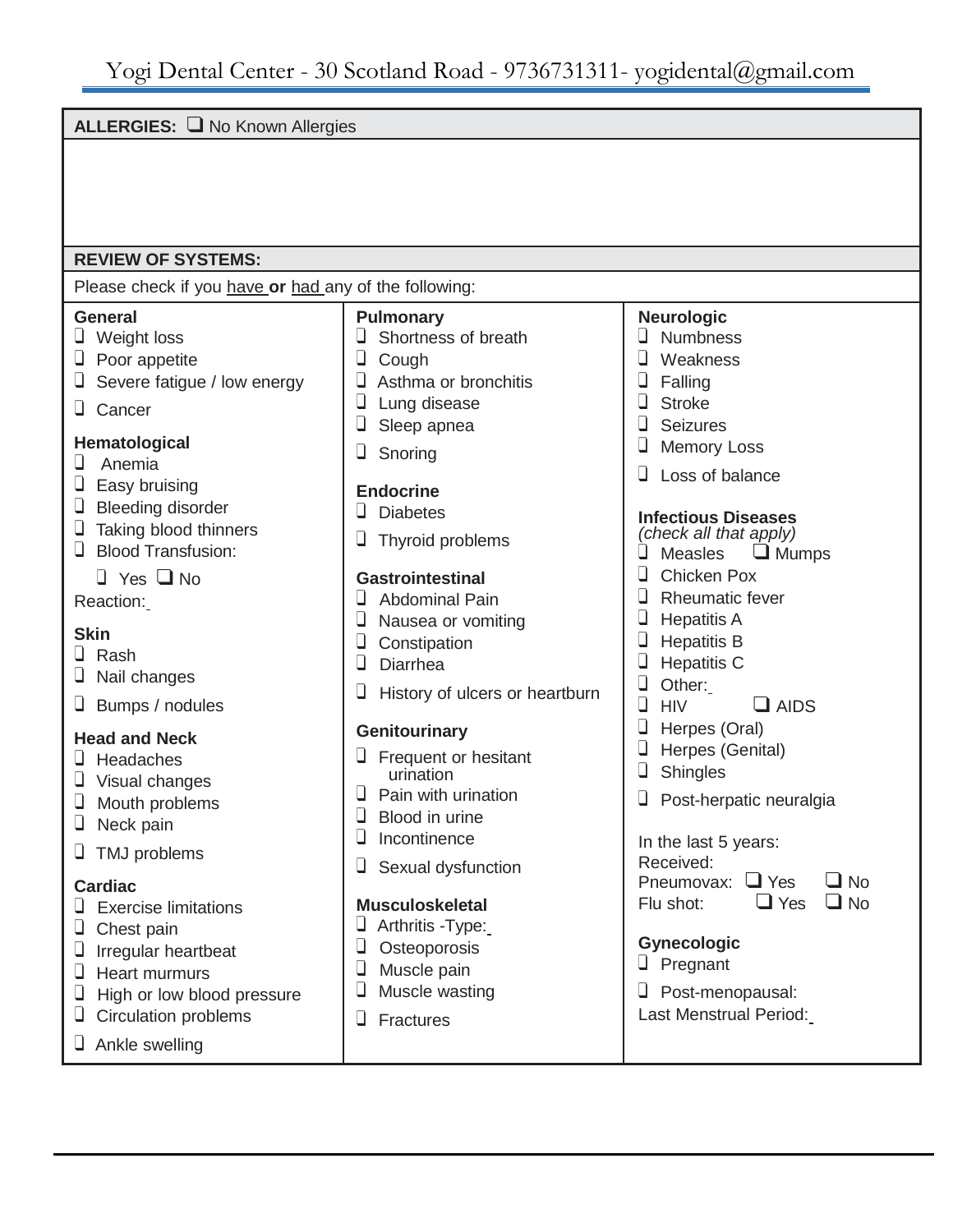Yogi Dental Center - 30 Scotland Road - 9736731311- yogidental@gmail.com

| <b>HABITS:</b>                                                                                         |                                                                                                                                                         |                                |                |           |                                                                                       |               |  |  |
|--------------------------------------------------------------------------------------------------------|---------------------------------------------------------------------------------------------------------------------------------------------------------|--------------------------------|----------------|-----------|---------------------------------------------------------------------------------------|---------------|--|--|
| Smoking:                                                                                               | $\Box$ No<br>$\Box$ Yes                                                                                                                                 | $\Box$ Quit                    | Packs per day: |           | Number of years smoked:                                                               |               |  |  |
| Alcohol use:                                                                                           | $\Box$ Occasional<br>$\Box$ None<br>$\Box$ Daily<br>How much per week?                                                                                  |                                |                |           |                                                                                       |               |  |  |
|                                                                                                        | Are you currently using recreational drugs? $\Box$ No<br>$\Box$ Yes:<br>$\Box$ Amphetamines<br><b>L</b> Cocaine                                         |                                |                |           |                                                                                       |               |  |  |
|                                                                                                        |                                                                                                                                                         |                                |                |           | $\Box$ Heroin $\Box$ Marijuana                                                        | $\Box$ Other: |  |  |
|                                                                                                        | Do you drink caffeine (coffee, tea, etc.)?                                                                                                              | How many cups per day?         |                |           |                                                                                       |               |  |  |
| Do you clench your teeth?                                                                              | $\Box$ Yes                                                                                                                                              | $\square$ No                   |                |           |                                                                                       |               |  |  |
| Do you grind your teeth?                                                                               | $\Box$ Yes                                                                                                                                              | $\Box$ No                      |                |           |                                                                                       |               |  |  |
|                                                                                                        | Do you wear a night guard over your teeth?                                                                                                              |                                | $\Box$ Yes     | $\Box$ No |                                                                                       |               |  |  |
| <b>EXERCISE:</b>                                                                                       |                                                                                                                                                         |                                |                |           |                                                                                       |               |  |  |
| Do you exercise?                                                                                       | $\Box$ No                                                                                                                                               | $\Box$ Yes, what type?         |                |           |                                                                                       |               |  |  |
|                                                                                                        | How many days per week do you exercise?                                                                                                                 |                                |                |           |                                                                                       |               |  |  |
|                                                                                                        | How long do you exercise each time (on average)?                                                                                                        |                                |                |           |                                                                                       |               |  |  |
|                                                                                                        | FAMILY HISTORY: Are you adopted?                                                                                                                        | $\Box$ Yes                     | $\Box$ No      |           |                                                                                       |               |  |  |
| <b>Member</b>                                                                                          | <b>Deceased or Living</b>                                                                                                                               |                                | Age            |           | <b>Medical Problems</b>                                                               |               |  |  |
| Father                                                                                                 | $\Box$                                                                                                                                                  | $\mathcal{L}_{\mathcal{A}}$    |                |           |                                                                                       |               |  |  |
| Mother                                                                                                 | $\Box$                                                                                                                                                  | $\Box$                         |                |           |                                                                                       |               |  |  |
| Siblings                                                                                               | $\Box$                                                                                                                                                  | $\Box$                         |                |           |                                                                                       |               |  |  |
|                                                                                                        | $\Box$                                                                                                                                                  | $\Box$                         |                |           |                                                                                       |               |  |  |
|                                                                                                        | $\Box$                                                                                                                                                  | ⊔                              |                |           |                                                                                       |               |  |  |
|                                                                                                        | $\Box$                                                                                                                                                  | $\Box$                         |                |           |                                                                                       |               |  |  |
| Spouse                                                                                                 |                                                                                                                                                         |                                |                |           |                                                                                       |               |  |  |
| <b>SOCIAL HISTORY:</b>                                                                                 |                                                                                                                                                         |                                |                |           |                                                                                       |               |  |  |
|                                                                                                        | Relationship Status: $\Box$ Single $\Box$ Separated $\Box$ Married                                                                                      |                                |                |           | $\Box$ Widowed                                                                        |               |  |  |
| $\Box$ Domestic Partner: $\Box$ Female $\Box$ Male                                                     |                                                                                                                                                         |                                |                |           |                                                                                       |               |  |  |
| With whom do you live?                                                                                 |                                                                                                                                                         |                                |                |           |                                                                                       |               |  |  |
| Vocational<br>Highest level of education completed: $\Box$ Less than High School<br>$\Box$ High School |                                                                                                                                                         |                                |                |           |                                                                                       |               |  |  |
| $\Box$ College<br>$\Box$ Graduate<br>$\Box$ Other:                                                     |                                                                                                                                                         |                                |                |           |                                                                                       |               |  |  |
|                                                                                                        | Current or most recent occupation: __________________<br>Status: $\Box$ Full Time $\Box$ Part time $\Box$ Self-employed $\Box$ Homemaker $\Box$ Retired |                                |                |           |                                                                                       |               |  |  |
|                                                                                                        | $\Box$ Unemployed                                                                                                                                       | years due to pain □ Unemployed |                |           | years due to:                                                                         | # years:      |  |  |
|                                                                                                        | Are you happy with your job?                                                                                                                            | $\Box$ Yes $\Box$ No           |                |           |                                                                                       |               |  |  |
|                                                                                                        |                                                                                                                                                         |                                |                |           | Are you on Disability? $\Box$ No $\Box$ Yes, Date Started: __________________________ |               |  |  |
|                                                                                                        |                                                                                                                                                         |                                |                |           |                                                                                       |               |  |  |
|                                                                                                        |                                                                                                                                                         |                                |                |           |                                                                                       |               |  |  |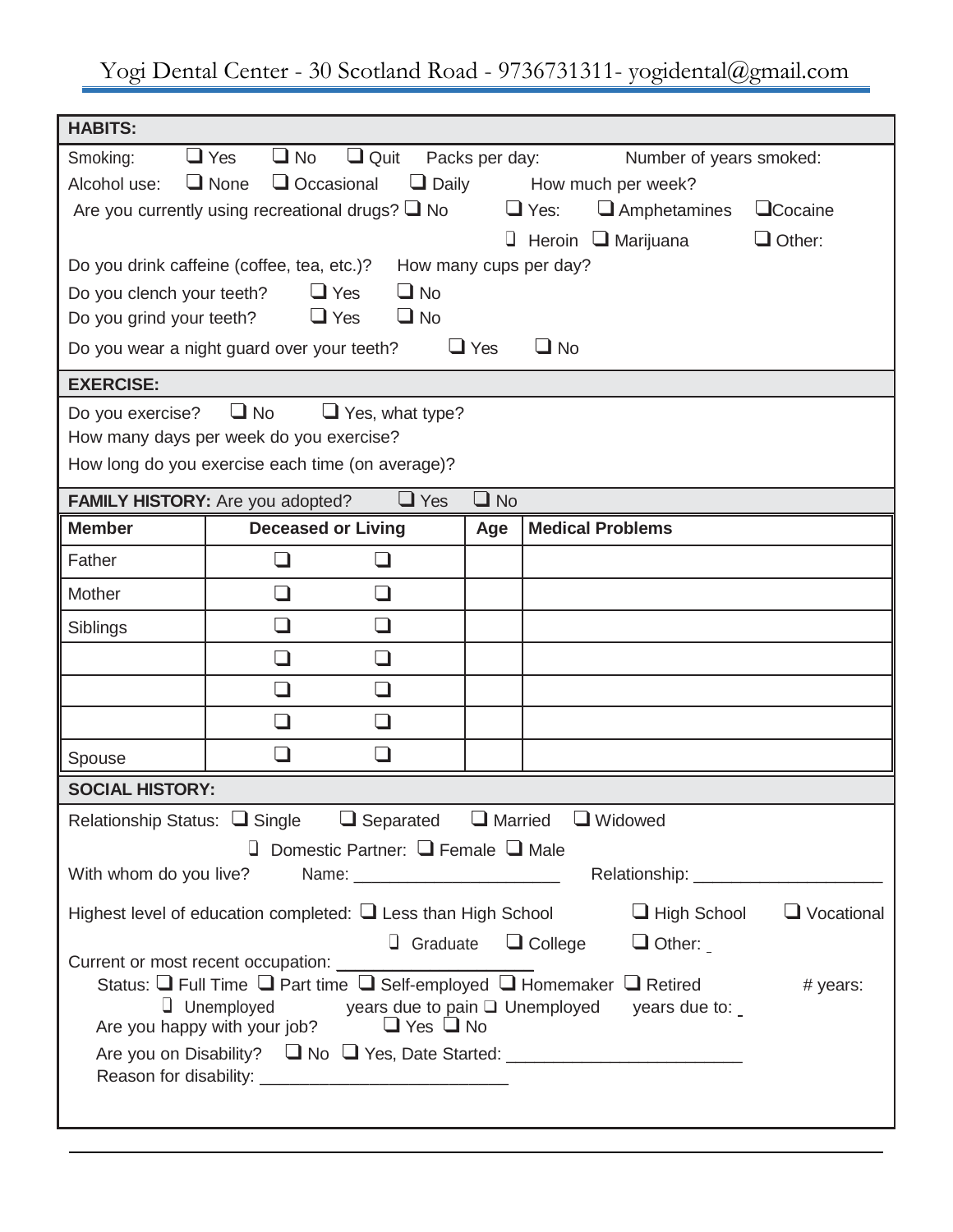## Yogi Dental Center - 30 Scotland Road - 9736731311- yogidental@gmail.com

| <b>PSYCHOLOGICAL HISTORY:</b>                                                                                                                                                                                                                                                                                                                                                                                        |                                                    |                                            |             |
|----------------------------------------------------------------------------------------------------------------------------------------------------------------------------------------------------------------------------------------------------------------------------------------------------------------------------------------------------------------------------------------------------------------------|----------------------------------------------------|--------------------------------------------|-------------|
|                                                                                                                                                                                                                                                                                                                                                                                                                      |                                                    |                                            |             |
| Do you have problems with any of the following:<br>Concentration<br>$\Box$ Depression $\Box$ Self-worth $\Box$ Homicidal thoughts<br>Do you have a history of physical or mental abuse? $\Box$ Yes $\Box$ No<br>Are you currently in therapy? $\square$ No $\square$ Yes, who do you see?<br><b>FINANCIAL INFORMATION:</b><br>Do you have any legal action pending related to this pain or any other health problem? | $\Box$ Motivation $\Box$ Sleep $\Box$ Appetite     | $\Box$ Anxiety<br>$\Box$ Suicidal thoughts |             |
|                                                                                                                                                                                                                                                                                                                                                                                                                      |                                                    |                                            |             |
|                                                                                                                                                                                                                                                                                                                                                                                                                      |                                                    |                                            |             |
| <b>HEALTH CARE DECISIONS: (Check boxes that apply)</b>                                                                                                                                                                                                                                                                                                                                                               |                                                    |                                            |             |
| $\Box$ Patient prefers to make own medical decisions.<br>$\Box$ Medical decisions are made jointly between patient and family.<br>$\Box$ Patient prefers family members to make the major medical decisions.<br><b>Patient has Advance Directives:</b><br>* If Yes, Copy of Directives given to CSMC:                                                                                                                | $\Box$ Yes<br>$\Box$ No<br>$\Box$ Yes<br>$\Box$ No |                                            |             |
| Source of information if other than patient:                                                                                                                                                                                                                                                                                                                                                                         |                                                    |                                            |             |
| Signature of person acquiring this information                                                                                                                                                                                                                                                                                                                                                                       |                                                    |                                            |             |
| Signature of patient:                                                                                                                                                                                                                                                                                                                                                                                                | Date: ____________                                 |                                            |             |
| <b>Evaluation reviewed by Physician:</b>                                                                                                                                                                                                                                                                                                                                                                             |                                                    |                                            |             |
| Name of Physician (please print)                                                                                                                                                                                                                                                                                                                                                                                     | Signature of Physician                             | ID#                                        | Date Signed |
| <b>For Clinical Use Only:</b><br><b>Blood Pressure:</b>                                                                                                                                                                                                                                                                                                                                                              | <b>Heart Rate:</b>                                 | Respiration Rate:                          |             |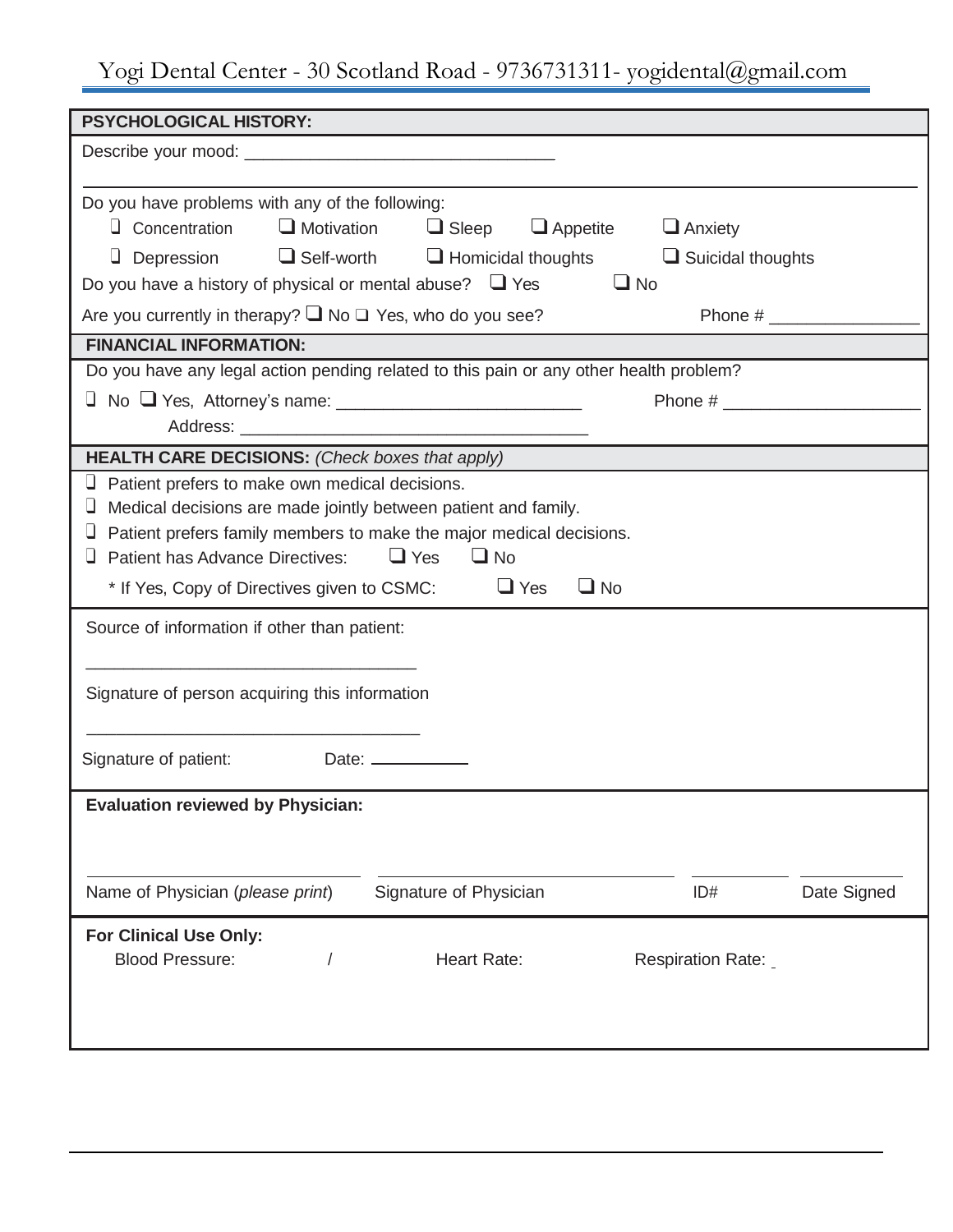## **Yogi Dental Center**

30 Scotland Rd Orange Nj 07050 yogidental@gmail.com 973-673-1311

|     |     |                        | I. CIRCLE APPROPRIATE ANSWER (leave Blank if you do not understand question): |
|-----|-----|------------------------|-------------------------------------------------------------------------------|
| 1.  | Yes | $\rm No$               | Is your general health good?                                                  |
| 2.  | Yes | No 1                   | Has there been a change in your health within the last year?                  |
| 3.  | Yes | $\overline{\text{No}}$ | Have you been hospitalized or had a serious illness in the last three years?  |
|     |     |                        | If YES, why?                                                                  |
| 4.  | Yes | $\rm No$               | Are you being treated by a physician now? For what?                           |
|     |     |                        | Date of last Dental exam?                                                     |
| 5.  | Yes | $\rm No$               | Have you had problems with prior dental treatment?                            |
| 6.  | Yes | $\rm No$               | Are you in pain now?                                                          |
| 7.  | Yes | $\rm No$               | Chest pain (angina)?                                                          |
| 8.  | Yes | $\rm No$               | Swollen ankles?                                                               |
| 9.  | Yes | $\rm No$               | Shortness of breath?                                                          |
| 10. | Yes | $\rm No$               | Recent weight loss, fever, night sweats?                                      |
| 11. | Yes | $\rm No$               | Persistent cough, coughing up blood?                                          |
| 12. | Yes | N <sub>o</sub>         | Bleeding problems, bruising easily?                                           |
| 13. | Yes | $\rm No$               | Sinus problems?                                                               |
| 14. | Yes | $\rm No$               | Difficulty swallowing?                                                        |
| 15. | Yes | $\rm No$               | Diarrhea, constipation, blood in stools?                                      |
| 16. | Yes | $\rm No$               | Frequent vomiting, nausea?                                                    |
| 17. | Yes | $\rm No$               | Difficulty urinating, blood in urine?                                         |
| 18. | Yes | $\rm No$               | Dizziness?                                                                    |
| 19. | Yes | $\rm No$               | Ringing in ears?                                                              |
| 20. | Yes | $\rm No$               | Headaches?                                                                    |
| 21. | Yes | $\rm No$               | Fainting spells?                                                              |
| 22. | Yes | $\rm No$               | Blurred vision?                                                               |
| 23. | Yes | $\rm No$               | Seizures?                                                                     |
| 24. | Yes | $\rm No$               | Excessive thirst?                                                             |
| 25. | Yes | $\rm No$               | Frequent urination?                                                           |
| 26. | Yes | $\rm No$               | Dry mouth?                                                                    |
| 27. | Yes | N <sub>o</sub>         | Jaundice?                                                                     |
| 28. | Yes | $\rm No$               | Joint pain, stiffness?                                                        |
|     |     |                        | III. DO YOU HAVE OR HAVE YOU HAD:                                             |
| 29. | Yes | $\rm No$               | Heart disease?                                                                |
| 30. | Yes | $\rm No$               | Heart attack, heart defects?                                                  |
| 31. | Yes | N <sub>o</sub>         | Heart murmurs?                                                                |
| 32. | Yes | $\rm No$               | Rheumatic fever?                                                              |
| 33. |     | $\rm No$               |                                                                               |
|     | Yes |                        | Stroke, hardening of arteries?                                                |

34. Yes No High blood pressure?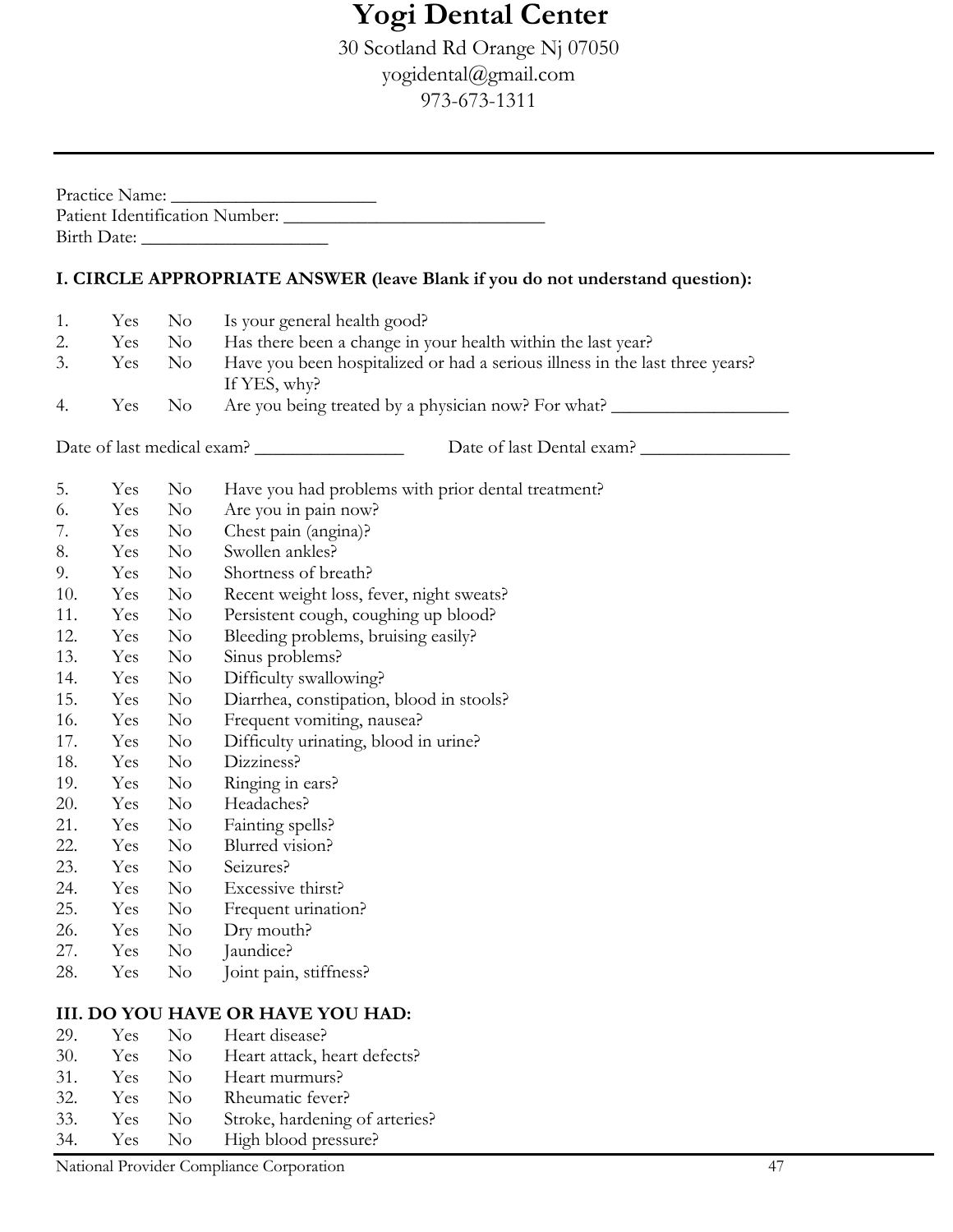|  | 35. | . Yes No |  | Asthma, TB, emphysema, other lung diseases? |
|--|-----|----------|--|---------------------------------------------|
|--|-----|----------|--|---------------------------------------------|

- 36. Yes No Hepatitis, other liver disease?
- 37. Yes No Stomach problems, ulcers?
- 38. Yes No Allergies to: drugs, foods, medications, latex? Disease?
- 39. Yes No Family history of diabetes, heart problems, tumors?
- 40. Yes No AIDS 41. Yes No Tumors, cancer?
- 42. Yes No Arthritis, rheumatism?
- 43. Yes No Eye diseases?
- 44. Yes No Skin diseases?
- 45. Yes No Anemia?
- 46. Yes No VD (syphilis or gonorrhea)?
- 47. Yes No Herpes?
- 48. Yes No Kidney, bladder disease?
- 49. Yes No Thyroid, adrenal
- 50. Yes No Diabetes?

### **IV. DO YOU HAVE OR HAVE YOU HAD:**

51. Yes No Psychiatric care? 52. Yes No Radiation treatments? 53. Yes No Chemotherapy? 54. Yes No Prosthetic heart valve? 55. Yes No Artificial joint? 56. Yes No Hospitalization? 57. Yes No Blood transfusions? 58. Yes No Surgeries? 59. Yes No Pacemaker? 60. Yes No Contact lenses?

### **V. ARE YOU TAKING:**

|  | 61. Yes No Recreational drugs?                                                                   |
|--|--------------------------------------------------------------------------------------------------|
|  | 62. Yes No Drugs, medications, over-the-counter medicines (including Aspirin), natural remedies? |

|     | Please list: |                |                                                                                     |
|-----|--------------|----------------|-------------------------------------------------------------------------------------|
| 63. |              |                | Yes No Tobacco in any form?                                                         |
| 64. | Yes          | N <sub>o</sub> | Alcohol?                                                                            |
| 65. | Yes          | $\rm No$       | Are you or could you be pregnant or nursing?                                        |
| 66. | Yes No       |                | Taking birth control pills?                                                         |
| 67. | Yes No       |                | Do you have or have you had any other diseases/medical problems NOT listed on here? |

If so, please explain:

To the best of my knowledge, I have answered every question completely and accurately. I will inform my dentist of any change in my health and/or medication.

 $\frac{1}{2}$  ,  $\frac{1}{2}$  ,  $\frac{1}{2}$  ,  $\frac{1}{2}$  ,  $\frac{1}{2}$  ,  $\frac{1}{2}$  ,  $\frac{1}{2}$  ,  $\frac{1}{2}$  ,  $\frac{1}{2}$  ,  $\frac{1}{2}$  ,  $\frac{1}{2}$  ,  $\frac{1}{2}$  ,  $\frac{1}{2}$  ,  $\frac{1}{2}$  ,  $\frac{1}{2}$  ,  $\frac{1}{2}$  ,  $\frac{1}{2}$  ,  $\frac{1}{2}$  ,  $\frac{1$ 

Patient's signature: Date: